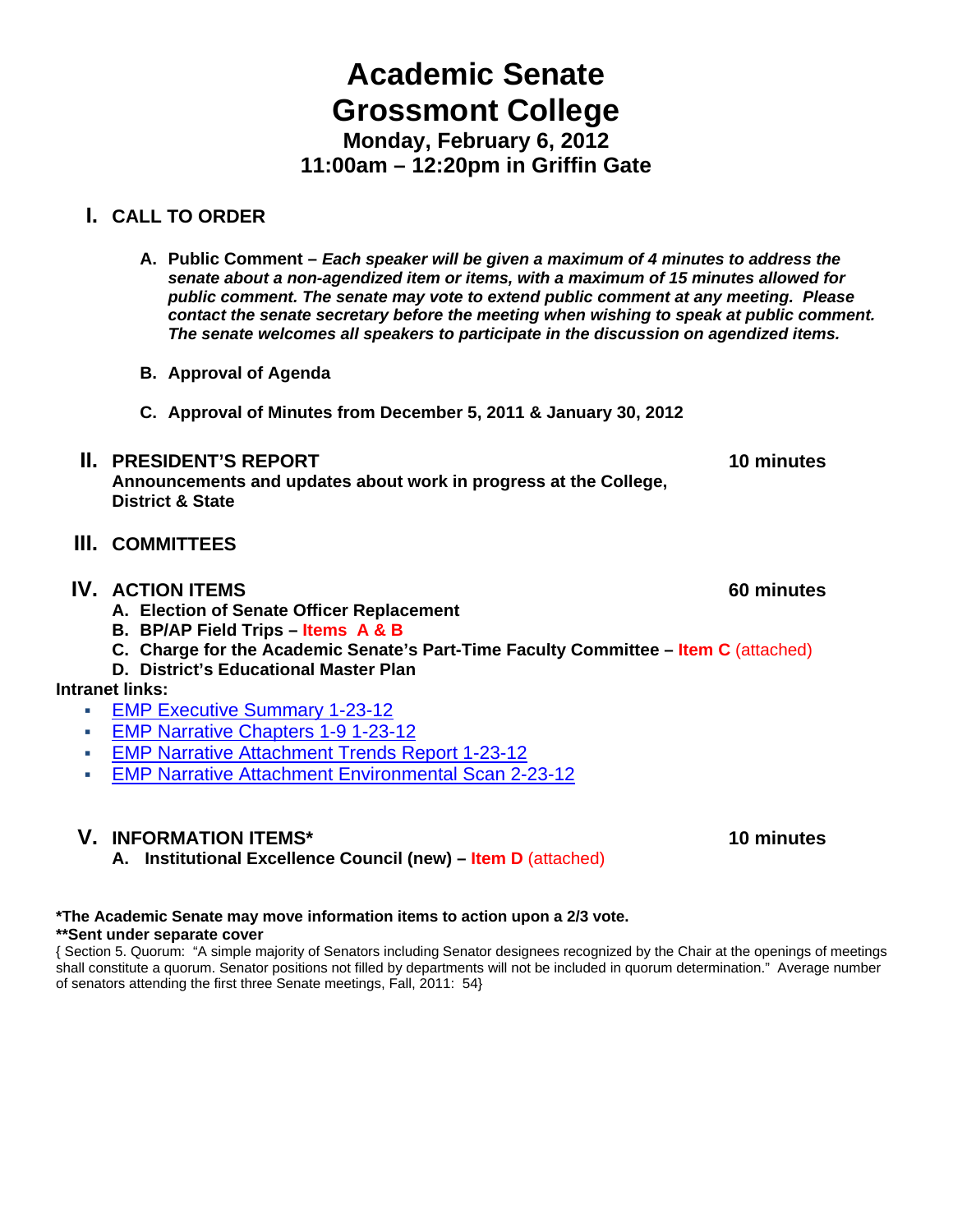#### **ATTACHMENT A (Information Item 12/5/11)**

#### **AP 4300 Instructional Field Trips and Other Student Travel**

Reference: Title 5, Section 55220

#### *Date Issued:*

Instructional field trips are defined to include class field trips, field courses, and team or performing arts events, as well as sessions at off-campus alternate meeting locations that are associated with scheduled courses.

Other student travel is defined to include co-curricular activities such as clubs or student groups and participation as individuals in conferences, retreats, and meetings.

All Out-of-state student travel requires governing board approval.

#### **Instructional Field Trips**

- A signed off-campus activity form should be on file for all pre-scheduled games or events.
- RFor all regularly-scheduled field trips require prior notification to the dean., the syllabus serves as prior notification to the appropriate administrator.
- Unscheduled or impromptu local off-campus activities (the possibility of which are outlined in the course syllabus) require prior notification to the dean.appropriate and the course syllabus) require prior notification to the dean.appropriate and the course of the course of the course of the course of the course
- Signed field trip waiver forms are required for each participant.
- A copy of each field trip form must remain in the possession of the trip leader until after the event. Following the event, original field trip waiver forms must be kept on file in the Dean's Office.
- For all regularly-scheduled class field trips, the instructor must provide an alternate assignment for all students unable to attend the off-campus activity. Field courses, team or performing arts events, and courses scheduled at alternative meeting locations are exempt from this requirement.

#### **Other Student Travel**

- All students must complete the "Student Travel Approval Form" no later than four weeks prior to the intended travel, unless they have a waiver from the Vice President Student Services.
- All students must fill out a travel waiver form.
- It is expected that students will be accompanied by either a faculty or staff advisor when traveling unless a waiver has been granted by the Vice President Student Services.
- Faculty or staff accompanying students when traveling are expected to complete the travel process at each college prior to the travel. **Note: If travel with students is out-of-state, then faculty or staff advisors will need to complete this process two months prior to the scheduled travel due to necessary Board approval.**
- During travel, students are expected to comply with the GCCCD *Student Code of Conduct* and to follow all directives given by the advisor(s).

**Formatted:** Bullets and Numbering

**Formatted:** Font: Bold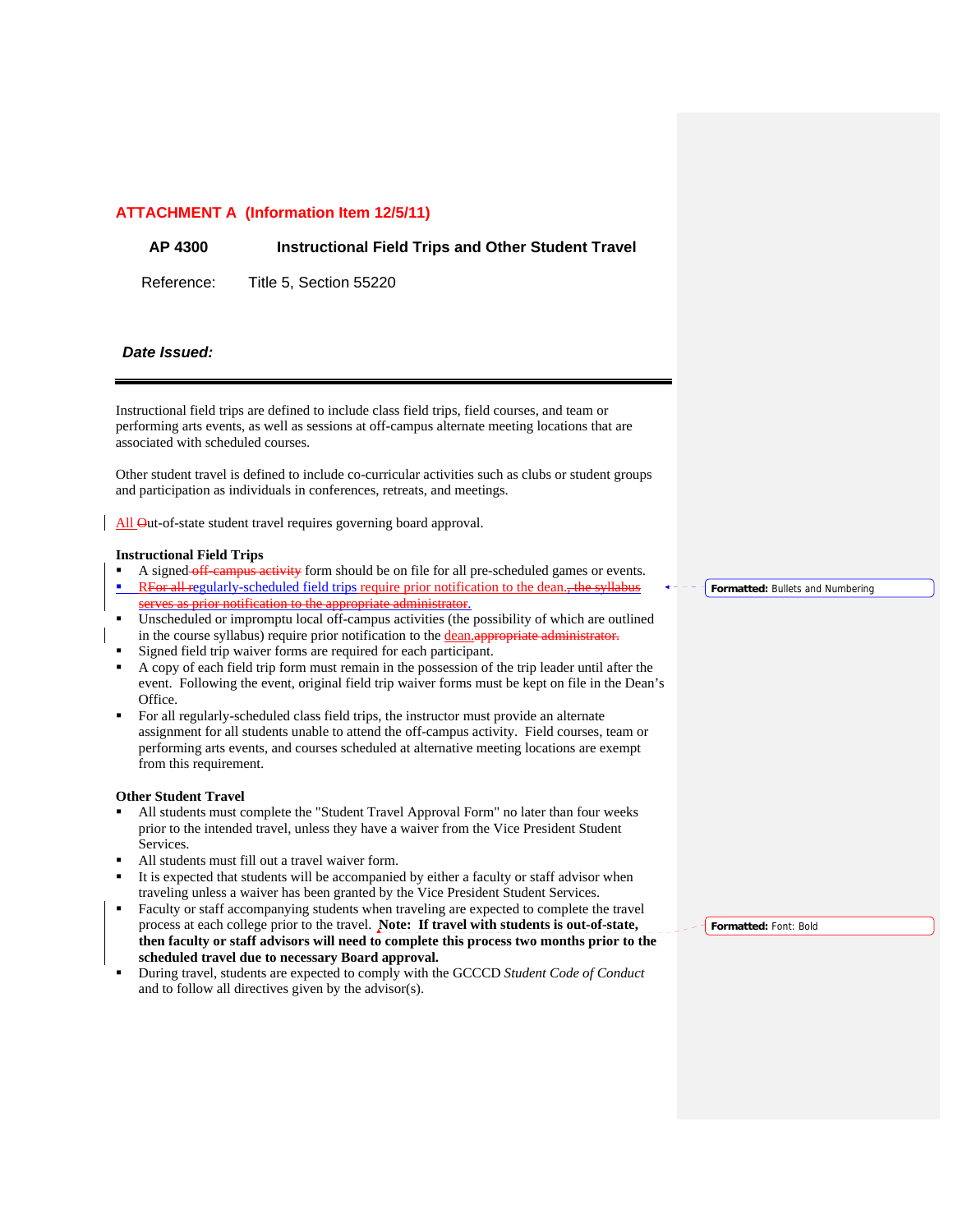# **ATTACHMENT B (Information Item 12-5-2011) BP 4300 Instructional Field Trips and Other Student Travel**

Reference: Title 5, Section 55220

*Adoption Date: December 18, 2001 Updated: March 18, 2008* 

The Chancellor, in a manner consistent with Board Policies 2410 and 2510, shall establish procedures for authorizing field trips and student travel that authorize the college administration to approve instructors to notify administration of field trips and authorize college administration to approve other student travel when used as devices for teaching, learning, or student development integral to the instructional or student services programs of the college. The Board shall approve in advance any such travel that takes students outside the state of California.

Scheduled or ongoing field trips shall require prior written notification to the appropriate administrator.

The Board does not endorse, support or assume liability in any way for any employee staff member of this District who does not follow established procedures for field trips and student travel. Hakes students on trips not approved by the Board or appropriate administrator of the college.

District funds may be used to support student expenses for approved state and out-of-state field trips or excursions. The expenses of instructors, chaperones, and other personnel traveling with students may also be paid from District funds.

Students and staffdistrict employees shall at all times adhere to the standards of conduct applicable to conduct on campus.

GC 11-17-11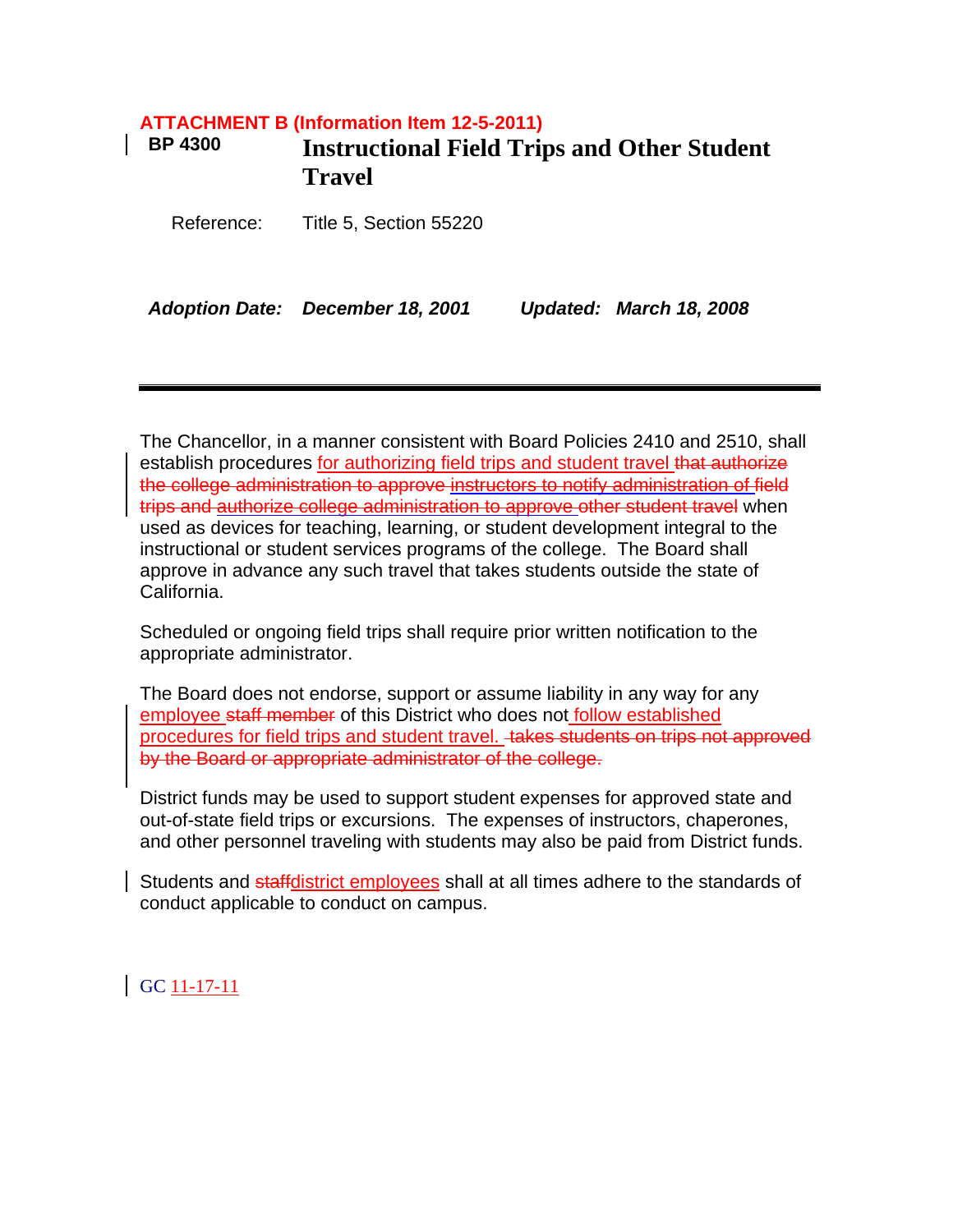| <b>ACADEMIC SENATE PART-TIME FACULTY COMMITTEE</b><br>(COMMITTEE OF THE ACADEMIC SENATE) |                                                                                                          |  |
|------------------------------------------------------------------------------------------|----------------------------------------------------------------------------------------------------------|--|
| Charge                                                                                   | This Committee will ensure that academic and professional issues                                         |  |
|                                                                                          | affecting part-time faculty and their contribution to Grossmont College                                  |  |
|                                                                                          | are brought to the attention of the Academic Senate and the                                              |  |
|                                                                                          | administration for resolution.                                                                           |  |
| <b>Meeting</b>                                                                           | $4th$ Monday of each month, 11:00-12:30                                                                  |  |
| <b>Schedule</b>                                                                          |                                                                                                          |  |
| Chair /Co-                                                                               | Part-time Senate Officer at large                                                                        |  |
| <b>Chair</b>                                                                             |                                                                                                          |  |
| <b>Composition</b>                                                                       | Part-Time Divisional Senators (6)<br>$\bullet$                                                           |  |
|                                                                                          | Part-Time Faculty Representative from each department (up to                                             |  |
|                                                                                          | 45)                                                                                                      |  |
|                                                                                          | Vice President, Academic Affairs                                                                         |  |
|                                                                                          | Instructional Dean (1)<br>$\bullet$                                                                      |  |
|                                                                                          | <b>ASGC Representative (1)</b>                                                                           |  |
|                                                                                          | Part-Time Faculty Representative from each department<br>$\bullet$                                       |  |
|                                                                                          |                                                                                                          |  |
|                                                                                          | Part-time faculty senate seats will be filled by one elected part-time                                   |  |
|                                                                                          | senator representative from each of the following divisions:                                             |  |
|                                                                                          | Mathematics, Natural Sciences, Exercise Science and Wellness<br>$\bullet$                                |  |
|                                                                                          | <b>Division</b>                                                                                          |  |
|                                                                                          | English, Social and Behavioral Sciences Division                                                         |  |
|                                                                                          | Arts, Languages and Communication Division                                                               |  |
|                                                                                          | <b>Career Technical Education/Workforce Development Division</b><br>$\bullet$                            |  |
|                                                                                          | <b>Student Services Division</b>                                                                         |  |
|                                                                                          | <b>Learning Resources Division</b><br>$\bullet$                                                          |  |
|                                                                                          |                                                                                                          |  |
|                                                                                          | Part-time Department Representatives and interim Representatives                                         |  |
|                                                                                          | shall be elected by Part-Time faculty in each department in a                                            |  |
|                                                                                          | democratic manner to be determined by each department during flex                                        |  |
|                                                                                          | week.                                                                                                    |  |
|                                                                                          |                                                                                                          |  |
|                                                                                          |                                                                                                          |  |
| <b>Adopted</b>                                                                           | May 2007                                                                                                 |  |
| <b>Revised</b><br><b>Notes</b>                                                           | March 2009, December 2011<br>A simple majority of Senators including Senator designees recognized by the |  |
|                                                                                          | Chair at the opening of meetings shall constitute a quorum. Senator positions                            |  |
|                                                                                          | not filled by departments will not be included in quorum determination.                                  |  |
|                                                                                          |                                                                                                          |  |
|                                                                                          |                                                                                                          |  |
|                                                                                          |                                                                                                          |  |
|                                                                                          |                                                                                                          |  |
| <b>Support Staff</b>                                                                     | Senate Administrative Assistant; Senate Officer                                                          |  |